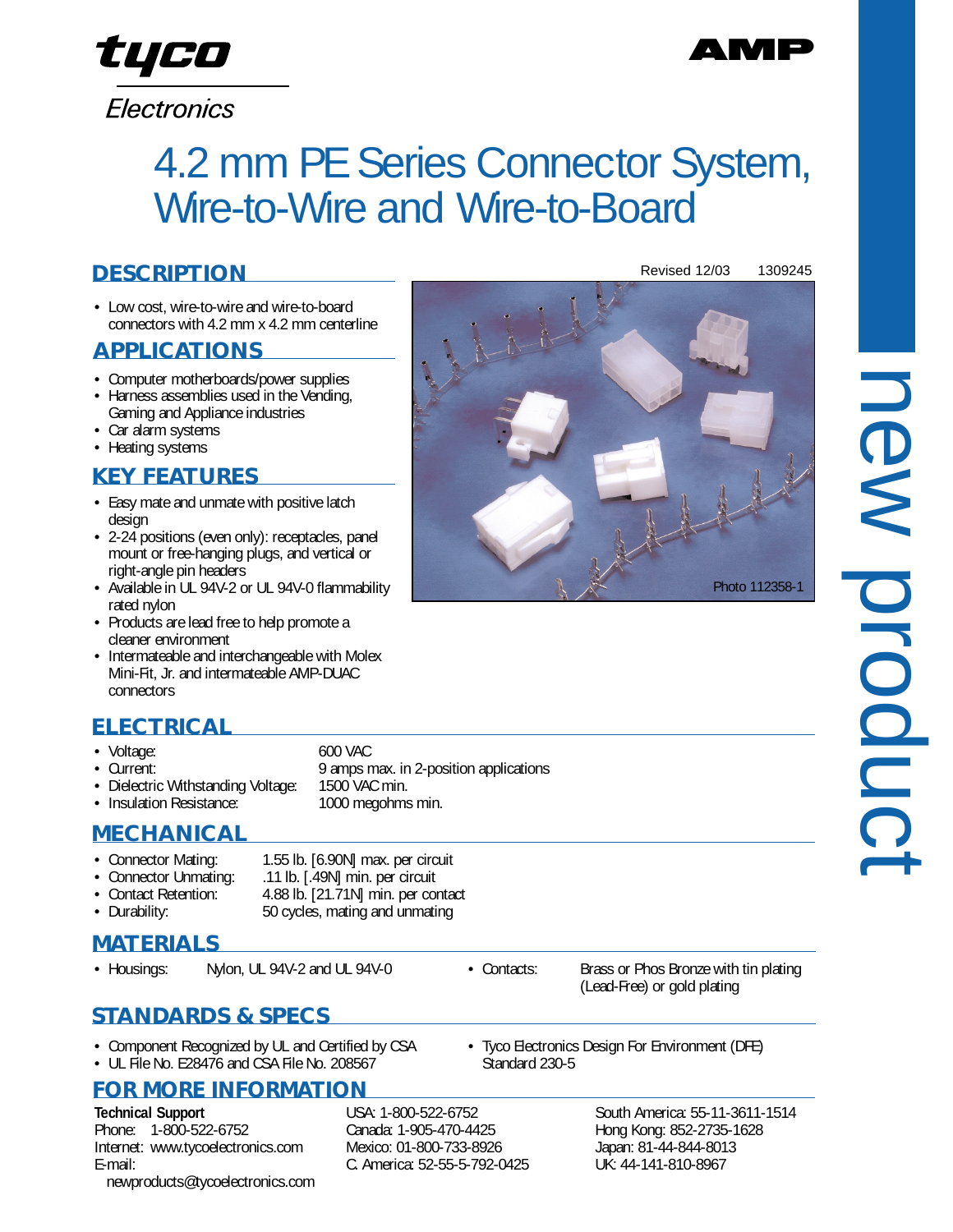## 4.2 mm PE Series Connector System, Wire-to-Wire and Wire-to-Board

#### **HOUSINGS — PRODUCT OFFERING**

|           | UL 94V-2 Housings |              |            |  | UL 94V-0 Housings |              |             |
|-----------|-------------------|--------------|------------|--|-------------------|--------------|-------------|
| No. of    | Panel Mount       | Free-Hanging | Receptacle |  | Panel Mount       | Free-Hanging | Receptacle  |
| Positions | Plua              | Plua         | Housing    |  | Plua              | Plua         | Housing     |
|           | 794953-2          | 1586000-2    | 794954-2   |  | 1586018-2         | 1586017-2    | 1586019-2   |
| 4         | 794953-4          | 1586000-4    | 794954-4   |  | 1586018-4         | 1586017-4    | 1586019-4   |
| 6         | 794953-6          | 1586000-6    | 794954-6   |  | 1586018-6         | 1586017-6    | 1586019-6   |
| 8         | 794953-8          | 1586000-8    | 794954-8   |  | 1586018-8         | 1586017-8    | 1586019-8   |
| 10        | 1-794953-0        | 1-1586000-0  | 1-794954-0 |  | 1-1586018-0       | 1-1586017-0  | 1-1586019-0 |
| 12        | 1-794953-2        | 1-1586000-2  | 1-794954-2 |  | 1-1586018-2       | 1-1586017-2  | 1-1586019-2 |
| 14        | 1-794953-4        | 1-1586000-4  | 1-794954-4 |  | 1-1586018-4       | 1-1586017-4  | 1-1586019-4 |
| 16        | 1-794953-6        | 1-1586000-6  | 1-794954-6 |  | 1-1586018-6       | 1-1586017-6  | 1-1586019-6 |
| 18        | 1-794953-8        | 1-1586000-8  | 1-794954-8 |  | 1-1586018-8       | 1-1586017-8  | 1-1586019-8 |
| 20        | 2-794953-0        | 2-1586000-0  | 2-794954-0 |  | 2-1586018-0       | 2-1586017-0  | 2-1586019-0 |
| 22        | 2-794953-2        | 2-1586000-2  | 2-794954-2 |  | 2-1586018-2       | 2-1586017-2  | 2-1586019-2 |
| 24        | 2-794953-4        | 2-1586000-4  | 2-794954-4 |  | 2-1586018-4       | 2-1586017-4  | 2-1586019-4 |

**Note:** Plug housings accept pin contacts and receptacle housings accept socket contacts on page 4.

#### **PRODUCT DIMENSIONS**

#### **Panel Mount Plug Housing Receptacle Housing**









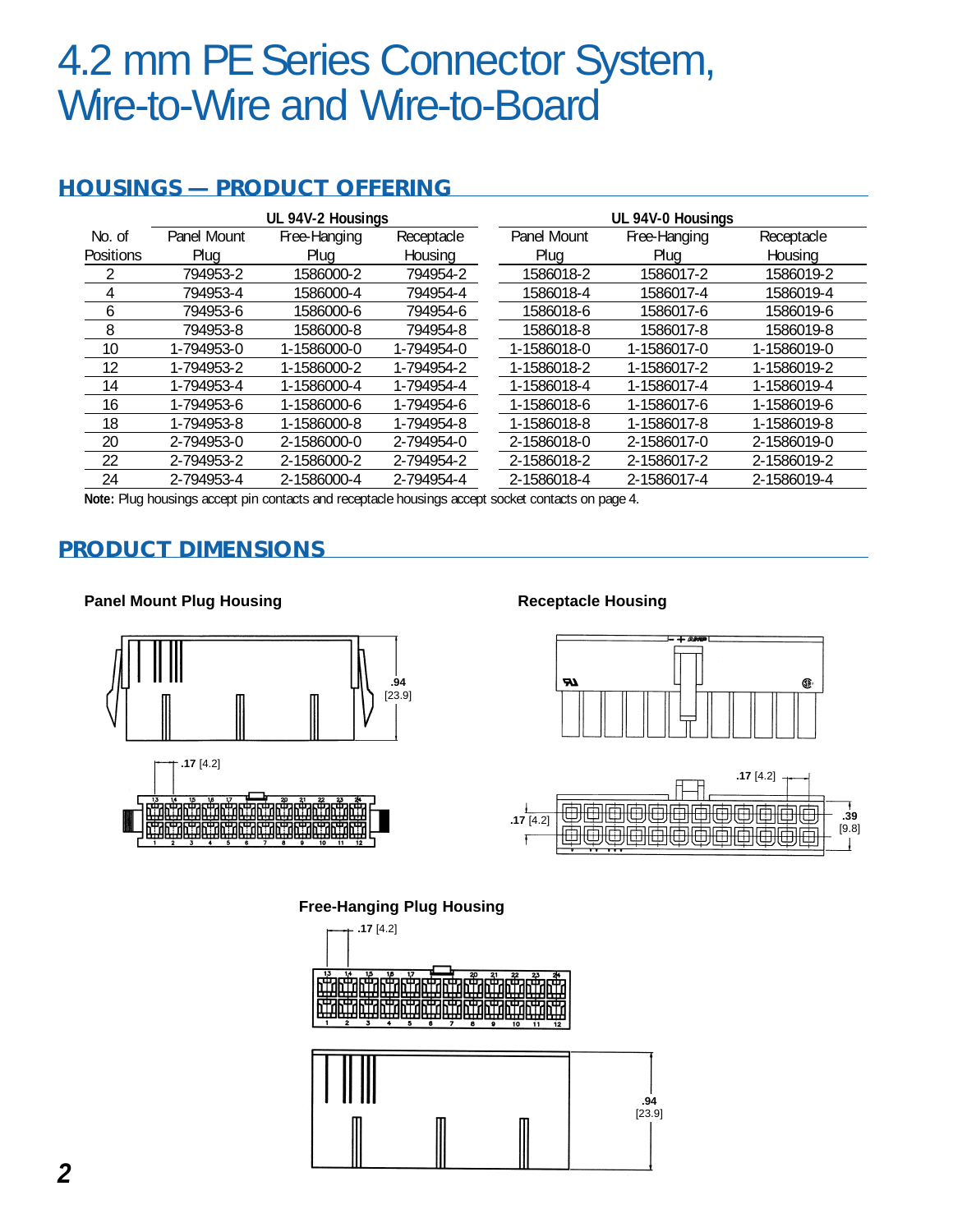## 4.2 mm PE Series Connector System, Wire-to-Wire and Wire-to-Board

#### **PIN HEADERS — PRODUCT OFFERING**

|                  | UL 94V-2 Pin Headers |             |             |                    |             | UL 94V-0 Pin Headers |             |                    |  |
|------------------|----------------------|-------------|-------------|--------------------|-------------|----------------------|-------------|--------------------|--|
| No. of           |                      | Vertical    |             | Right-Angle        |             | Vertical             |             | Right-Angle        |  |
| <b>Positions</b> | w/o Peas             | w/Pegs      | w/o Pegs    | <b>Screw Mount</b> | w/o Pegs    | w/Pegs               | w/o Pegs    | <b>Screw Mount</b> |  |
|                  | 1586037-2            | 1586039-2   | 1586041-2   | 1586043-2          | 1586038-2   | 1586040-2            | 1586042-2   | 1586044-2          |  |
| 4                | 1586037-4            | 1586039-4   | 1586041-4   | 1586043-4          | 1586038-4   | 1586040-4            | 1586042-4   | 1586044-4          |  |
| 6                | 1586037-6            | 1586039-6   | 1586041-6   | 1586043-6          | 1586038-6   | 1586040-6            | 1586042-6   | 1586044-6          |  |
| 8                | 1586037-8            | 1586039-8   | 1586041-8   | 1586043-8          | 1586038-8   | 1586040-8            | 1586042-8   | 1586044-8          |  |
| 10               | 1-1586037-0          | 1-1586039-0 | 1-1586041-0 | 1-1586043-0        | 1-1586038-0 | 1-1586040-0          | 1-1586042-0 | 1-1586044-0        |  |
| 12               | 1-1586037-2          | 1-1586039-2 | 1-1586041-2 | 1-1586043-2        | 1-1586038-2 | 1-1586040-2          | 1-1586042-2 | 1-1586044-2        |  |
| 14               | 1-1586037-4          | 1-1586039-4 | 1-1586041-4 | 1-1586043-4        | 1-1586038-4 | 1-1586040-4          | 1-1586042-4 | 1-1586044-4        |  |
| 16               | 1-1586037-6          | 1-1586039-6 | 1-1586041-6 | 1-1586043-6        | 1-1586038-6 | 1-1586040-6          | 1-1586042-6 | 1-1586044-6        |  |
| 18               | 1-1586037-8          | 1-1586039-8 | 1-1586041-8 | 1-1586043-8        | 1-1586038-8 | 1-1586040-8          | 1-1586042-8 | 1-1586044-8        |  |
| 20               | 2-1586037-0          | 2-1586039-0 | 2-1586041-0 | 2-1586043-0        | 2-1586038-0 | 2-1586040-0          | 2-1586042-0 | 2-1586044-0        |  |
| 22               | 2-1586037-2          | 2-1586039-2 | 2-1586041-2 | 2-1586043-2        | 2-1586038-2 | 2-1586040-2          | 2-1586042-2 | 2-1586044-2        |  |
| 24               | 2-1586037-4          | 2-1586039-4 | 2-1586041-4 | 2-1586043-4        | 2-1586038-4 | 2-1586040-4          | 2-1586042-4 | 2-1586044-4        |  |

**Note:** All Headers have Brass, Tin-Plated contacts.

#### **PRODUCT DIMENSIONS**

**Vertical Pin Headers** (Part No. 1586037 shown w/o pegs)

**Right-Angle Pin Headers** (Part No. 1586043 Screw Mount)



*3*